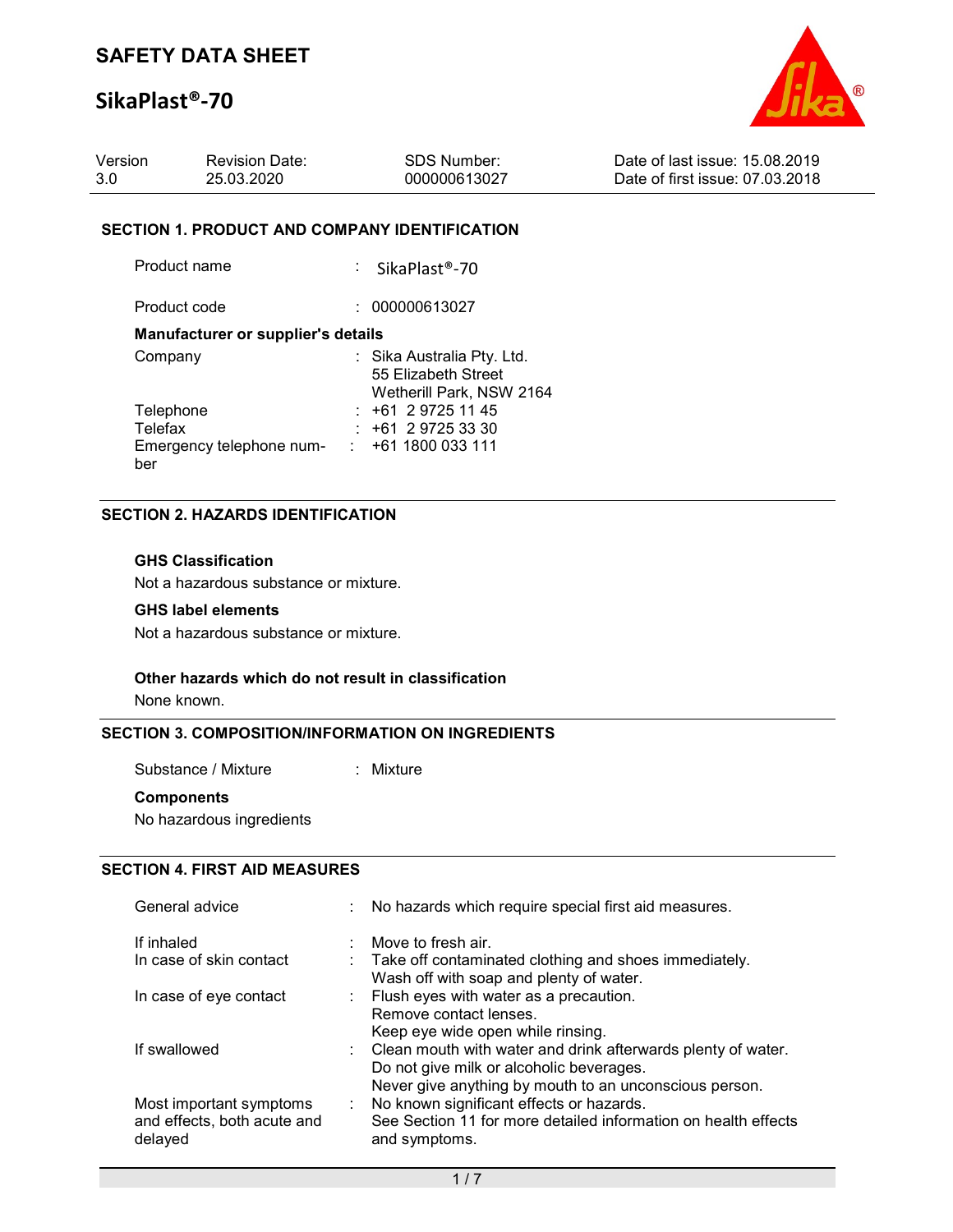# SikaPlast®-70



| <b>SECTION 5. FIREFIGHTING MEASURES</b><br>Suitable extinguishing media : | Treat symptomatically.                                                  |                                                                                                                                                                                                                         |
|---------------------------------------------------------------------------|-------------------------------------------------------------------------|-------------------------------------------------------------------------------------------------------------------------------------------------------------------------------------------------------------------------|
|                                                                           |                                                                         |                                                                                                                                                                                                                         |
|                                                                           |                                                                         |                                                                                                                                                                                                                         |
|                                                                           | cumstances and the surrounding environment.                             | Use extinguishing measures that are appropriate to local cir-                                                                                                                                                           |
|                                                                           | Hazardous combustion prod- : No hazardous combustion products are known |                                                                                                                                                                                                                         |
|                                                                           |                                                                         |                                                                                                                                                                                                                         |
|                                                                           |                                                                         |                                                                                                                                                                                                                         |
|                                                                           |                                                                         | Specific extinguishing meth- : Standard procedure for chemical fires.<br>Special protective equipment : In the event of fire, wear self-contained breathing apparatus.<br><b>SECTION 6. ACCIDENTAL RELEASE MEASURES</b> |

| tive equipment and emer-<br>gency procedures             | <u>i cisoliai precaduolis, protec-</u> Tor personiai protection see section o.                             |
|----------------------------------------------------------|------------------------------------------------------------------------------------------------------------|
| Environmental precautions                                | : No special environmental precautions required.                                                           |
| Methods and materials for<br>containment and cleaning up | Wipe up with absorbent material (e.g. cloth, fleece).<br>Keep in suitable, closed containers for disposal. |

### SECTION 7. HANDLING AND STORAGE

| fire and explosion          | Advice on protection against : Normal measures for preventive fire protection.                                                                          |
|-----------------------------|---------------------------------------------------------------------------------------------------------------------------------------------------------|
| Advice on safe handling     | : For personal protection see section 8.<br>No special handling advice required.<br>Follow standard hygiene measures when handling chemical<br>products |
| Hygiene measures            | : When using do not eat or drink.<br>When using do not smoke.                                                                                           |
| Conditions for safe storage | : Keep container tightly closed in a dry and well-ventilated<br>place.<br>Store in accordance with local regulations.                                   |
| Materials to avoid          | No special restrictions on storage with other products.                                                                                                 |

## SECTION 8. EXPOSURE CONTROLS/PERSONAL PROTECTION

| <b>Components with workplace control parameters</b> |  |
|-----------------------------------------------------|--|
|-----------------------------------------------------|--|

Contains no substances with occupational exposure limit values.

| Appropriate engineering<br>controls                     | Use adequate ventilation and/or engineering controls to pre-<br>vent exposure to vapours. |
|---------------------------------------------------------|-------------------------------------------------------------------------------------------|
| Personal protective equipment<br>Respiratory protection | : No special measures required.                                                           |
|                                                         |                                                                                           |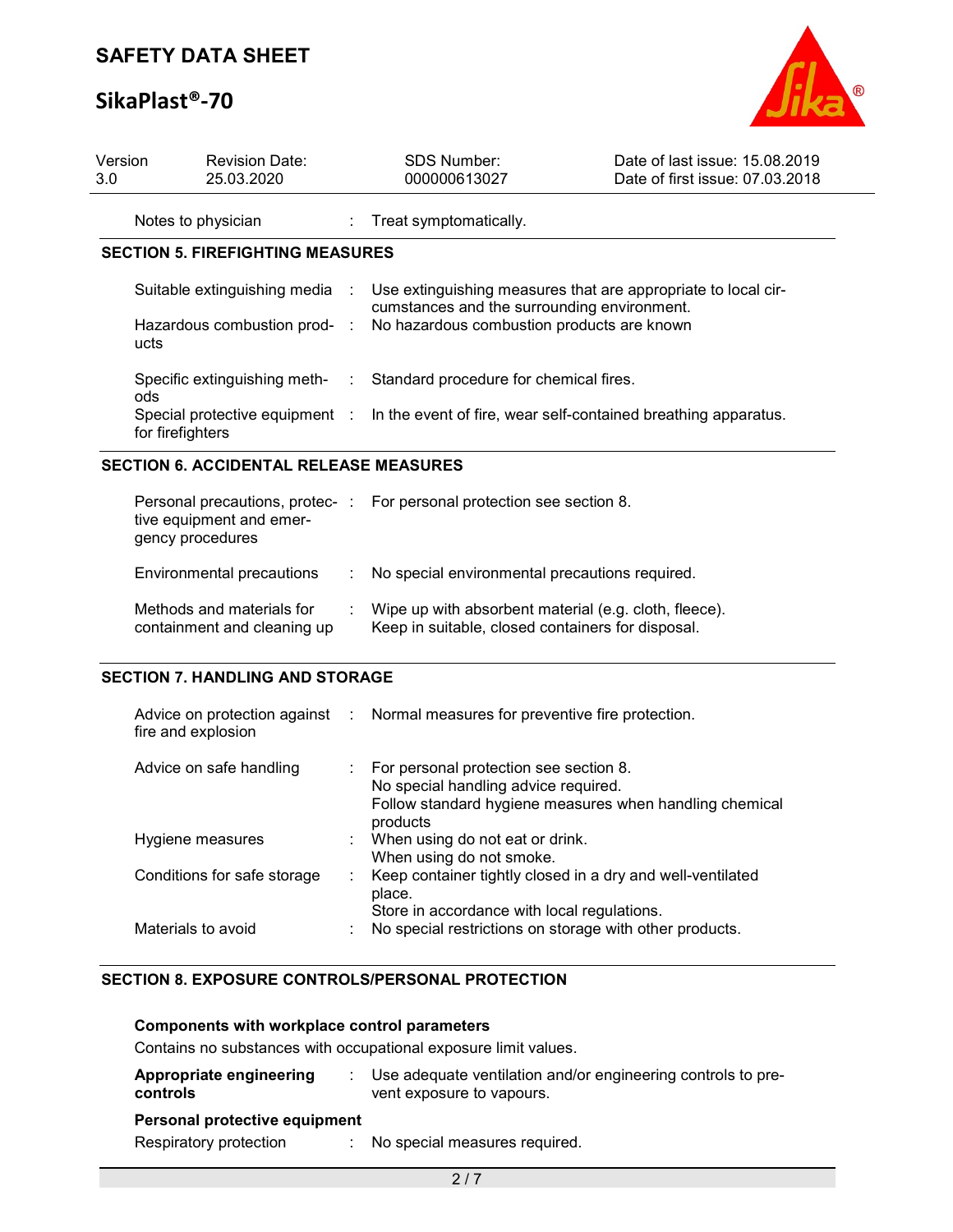# SikaPlast®-70



| Version<br>3.0                             | <b>Revision Date:</b><br>25.03.2020 | SDS Number:<br>000000613027                                                                                                                                                                                                  | Date of last issue: 15.08.2019<br>Date of first issue: 07.03.2018                                                                                                                                                                                                                                                                                               |  |  |
|--------------------------------------------|-------------------------------------|------------------------------------------------------------------------------------------------------------------------------------------------------------------------------------------------------------------------------|-----------------------------------------------------------------------------------------------------------------------------------------------------------------------------------------------------------------------------------------------------------------------------------------------------------------------------------------------------------------|--|--|
| Hand protection                            |                                     | essary.<br>Follow AS/NZS 1337.1                                                                                                                                                                                              | Respirator selection must be based on known or anticipated<br>exposure levels, the hazards of the product and the safe<br>working limits of the selected respirator.<br>Chemical-resistant, impervious gloves complying with an<br>approved standard should be worn at all times when handling<br>chemical products if a risk assessment indicates this is nec- |  |  |
| Eye protection<br>Skin and body protection |                                     | Recommended: Butyl rubber/nitrile rubber gloves.<br>Contaminated gloves should be removed.<br>Safety glasses<br>Protective clothing (e.g. safety shoes, long-sleeved working<br>clothing, long trousers)<br>Follow AS 2210:3 |                                                                                                                                                                                                                                                                                                                                                                 |  |  |

## SECTION 9. PHYSICAL AND CHEMICAL PROPERTIES

| Appearance<br>Colour<br>Odour<br><b>Odour Threshold</b>                 |    | liquid<br>blue<br>characteristic<br>No data available |
|-------------------------------------------------------------------------|----|-------------------------------------------------------|
| pH                                                                      | t. | 3.5                                                   |
| Melting point/range / Freezing : No data available<br>point             |    |                                                       |
| Boiling point/boiling range                                             | t. | No data available                                     |
| Flash point                                                             | ÷  | No data available                                     |
| Evaporation rate                                                        | t. | No data available                                     |
| Flammability (solid, gas)                                               | ÷. | No data available                                     |
| Upper explosion limit / Upper : No data available<br>flammability limit |    |                                                       |
| Lower explosion limit / Lower : No data available<br>flammability limit |    |                                                       |
| Vapour pressure                                                         |    | 23 hPa                                                |
| Relative vapour density                                                 |    | No data available                                     |
| Density                                                                 | t. | 1.05 g/cm3 (20 $°C$ (68 °F))                          |
| Solubility(ies)<br>Water solubility                                     | ÷. | No data available                                     |
| Solubility in other solvents                                            |    | : No data available                                   |
| Partition coefficient: n-<br>octanol/water                              | t. | No data available                                     |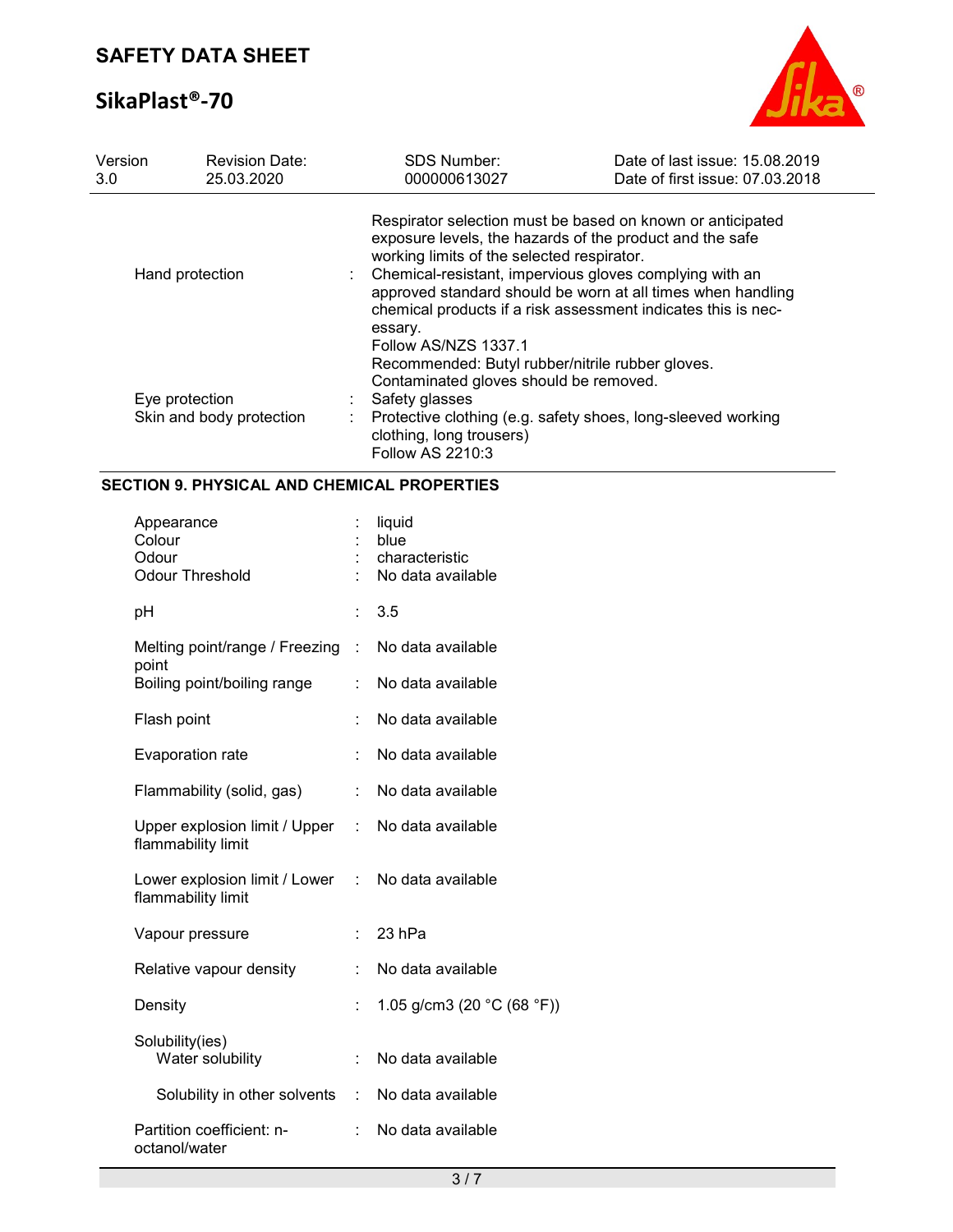# SikaPlast®-70



| Version<br>3.0 | <b>Revision Date:</b><br>25.03.2020 |    | <b>SDS Number:</b><br>000000613027                                                                                                                                    | Date of last issue: 15.08.2019<br>Date of first issue: 07.03.2018 |
|----------------|-------------------------------------|----|-----------------------------------------------------------------------------------------------------------------------------------------------------------------------|-------------------------------------------------------------------|
|                | Auto-ignition temperature           |    | No data available                                                                                                                                                     |                                                                   |
|                | Decomposition temperature<br>÷.     |    | No data available                                                                                                                                                     |                                                                   |
|                | Viscosity<br>Viscosity, dynamic     |    | No data available                                                                                                                                                     |                                                                   |
|                | Viscosity, kinematic                | ÷. | $> 7$ mm2/s (40 °C (104 °F))                                                                                                                                          |                                                                   |
|                | Explosive properties                |    | No data available                                                                                                                                                     |                                                                   |
|                | Oxidizing properties                |    | No data available                                                                                                                                                     |                                                                   |
|                | Volatile organic compounds          |    | Directive 2010/75/EU of 24 November 2010 on industrial<br>emissions (integrated pollution prevention and control)<br>Volatile organic compounds (VOC) content: 0.22 % |                                                                   |

## SECTION 10. STABILITY AND REACTIVITY

| Reactivity                                          | : No dangerous reaction known under conditions of normal use.          |
|-----------------------------------------------------|------------------------------------------------------------------------|
| Chemical stability                                  | : The product is chemically stable.                                    |
|                                                     | Possibility of hazardous reac- : No hazards to be specially mentioned. |
| tions                                               |                                                                        |
| Conditions to avoid                                 | : No data available                                                    |
| Incompatible materials                              | $\therefore$ see section 7.                                            |
| No decomposition if stored and applied as directed. |                                                                        |

### SECTION 11. TOXICOLOGICAL INFORMATION

#### Acute toxicity

Not classified based on available information.

#### Skin corrosion/irritation

Not classified based on available information.

#### Serious eye damage/eye irritation

Not classified based on available information.

#### Respiratory or skin sensitisation

#### Skin sensitisation

Not classified based on available information.

#### Respiratory sensitisation

Not classified based on available information.

#### Chronic toxicity

#### Germ cell mutagenicity

Not classified based on available information.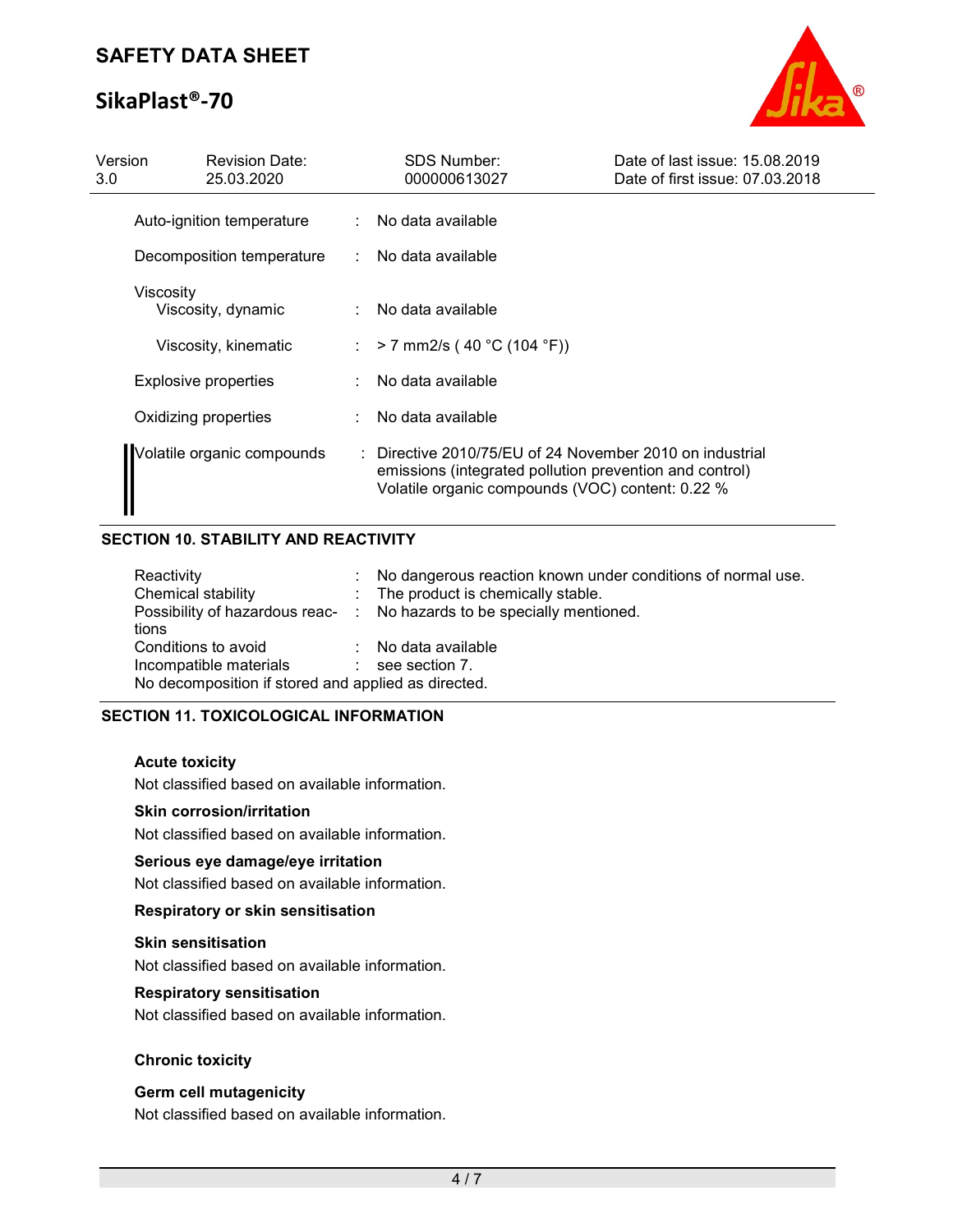# SikaPlast®-70



| Version<br>3.0                             | <b>Revision Date:</b><br>25.03.2020                                                                                                                                                                                                    | <b>SDS Number:</b><br>000000613027             | Date of last issue: 15.08.2019<br>Date of first issue: 07.03.2018 |  |  |  |
|--------------------------------------------|----------------------------------------------------------------------------------------------------------------------------------------------------------------------------------------------------------------------------------------|------------------------------------------------|-------------------------------------------------------------------|--|--|--|
|                                            | Carcinogenicity<br>Not classified based on available information.<br><b>Reproductive toxicity</b><br>Not classified based on available information.<br><b>STOT - single exposure</b><br>Not classified based on available information. |                                                |                                                                   |  |  |  |
|                                            |                                                                                                                                                                                                                                        |                                                |                                                                   |  |  |  |
|                                            |                                                                                                                                                                                                                                        |                                                |                                                                   |  |  |  |
|                                            | <b>STOT - repeated exposure</b><br>Not classified based on available information.<br><b>Aspiration toxicity</b><br>Not classified based on available information.                                                                      |                                                |                                                                   |  |  |  |
|                                            |                                                                                                                                                                                                                                        |                                                |                                                                   |  |  |  |
|                                            | <b>SECTION 12. ECOLOGICAL INFORMATION</b>                                                                                                                                                                                              |                                                |                                                                   |  |  |  |
|                                            | <b>Ecotoxicity</b><br>No data available                                                                                                                                                                                                |                                                |                                                                   |  |  |  |
|                                            | <b>Persistence and degradability</b><br>No data available<br><b>Bioaccumulative potential</b><br>No data available                                                                                                                     |                                                |                                                                   |  |  |  |
|                                            |                                                                                                                                                                                                                                        |                                                |                                                                   |  |  |  |
|                                            | <b>Mobility in soil</b><br>No data available                                                                                                                                                                                           |                                                |                                                                   |  |  |  |
|                                            | <b>Other adverse effects</b>                                                                                                                                                                                                           |                                                |                                                                   |  |  |  |
|                                            | Product:<br>Additional ecological infor-<br>mation                                                                                                                                                                                     | : There is no data available for this product. |                                                                   |  |  |  |
| <b>SECTION 13. DISPOSAL CONSIDERATIONS</b> |                                                                                                                                                                                                                                        |                                                |                                                                   |  |  |  |
|                                            | <b>Disposal methods</b>                                                                                                                                                                                                                |                                                |                                                                   |  |  |  |
|                                            | Contaminated packaging                                                                                                                                                                                                                 | dling site for recycling or disposal.          | Empty containers should be taken to an approved waste han-        |  |  |  |
|                                            | If potential for exposure exists refer to Section 8 for specific personal protective equipment.                                                                                                                                        |                                                |                                                                   |  |  |  |

## SECTION 14. TRANSPORT INFORMATION

## International Regulations

#### UNRTDG

Not regulated as a dangerous good

#### IATA-DGR

Not regulated as a dangerous good

## IMDG-Code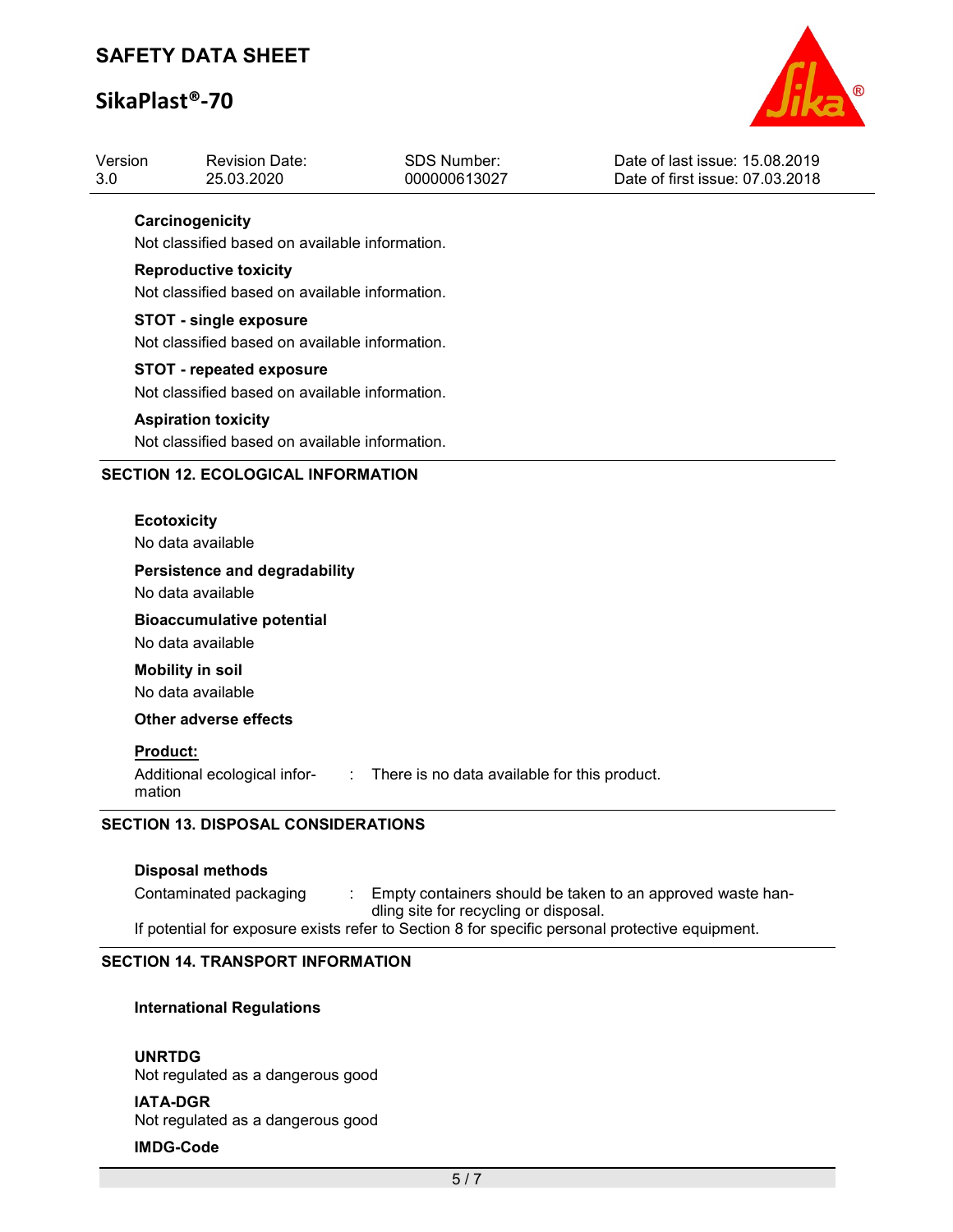# SikaPlast®-70



| Version | <b>Revision Date:</b> | SDS Number:  | Date of last issue: 15.08.2019  |
|---------|-----------------------|--------------|---------------------------------|
| 3.0     | 25.03.2020            | 000000613027 | Date of first issue: 07.03.2018 |
|         |                       |              |                                 |

Not regulated as a dangerous good

## Transport in bulk according to Annex II of MARPOL 73/78 and the IBC Code

Not applicable for product as supplied.

### National Regulations

ADG

Not regulated as a dangerous good

### SECTION 15. REGULATORY INFORMATION

#### Safety, health and environmental regulations/legislation specific for the substance or mixture

| Standard for the Uniform<br>Scheduling of Medicines and<br>Poisons                             | No poison schedule number allocated |                                                                                                                                                                        |  |
|------------------------------------------------------------------------------------------------|-------------------------------------|------------------------------------------------------------------------------------------------------------------------------------------------------------------------|--|
| International Chemical Weapons Convention (CWC)<br>Schedules of Toxic Chemicals and Precursors |                                     | Not applicable                                                                                                                                                         |  |
| <b>Prohibition/Licensing Requirements</b>                                                      |                                     | : There is no applicable prohibition or<br>notification/licensing requirements,<br>including for carcinogens under<br>Commonwealth, State or Territory<br>legislation. |  |

|      | The components of this product are reported in the following inventories: |  |
|------|---------------------------------------------------------------------------|--|
| AICS | $\therefore$ On the inventory, or in compliance with the inventory        |  |

#### SECTION 16. OTHER INFORMATION

| <b>Revision Date</b><br>Date format<br><b>Full text of other abbreviations</b> | : 25.03.2020<br>dd.mm.yyyy                                                                                                                   |  |  |  |
|--------------------------------------------------------------------------------|----------------------------------------------------------------------------------------------------------------------------------------------|--|--|--|
| ADG                                                                            | : Australian Dangerous Goods Code.                                                                                                           |  |  |  |
| <b>ADR</b>                                                                     | European Agreement concerning the International Carriage of<br>Dangerous Goods by Road                                                       |  |  |  |
| CAS                                                                            | <b>Chemical Abstracts Service</b>                                                                                                            |  |  |  |
| DNEL                                                                           | : Derived no-effect level                                                                                                                    |  |  |  |
| EC <sub>50</sub>                                                               | : Half maximal effective concentration                                                                                                       |  |  |  |
| <b>GHS</b>                                                                     | <b>Globally Harmonized System</b>                                                                                                            |  |  |  |
| <b>IATA</b>                                                                    | International Air Transport Association                                                                                                      |  |  |  |
| <b>IMDG</b>                                                                    | International Maritime Code for Dangerous Goods                                                                                              |  |  |  |
| LD50                                                                           | Median lethal dosis (the amount of a material, given all at<br>once, which causes the death of 50% (one half) of a group of<br>test animals) |  |  |  |
| LC50                                                                           | : Median lethal concentration (concentrations of the chemical in<br>air that kills 50% of the test animals during the observation<br>period) |  |  |  |
| 6/7                                                                            |                                                                                                                                              |  |  |  |